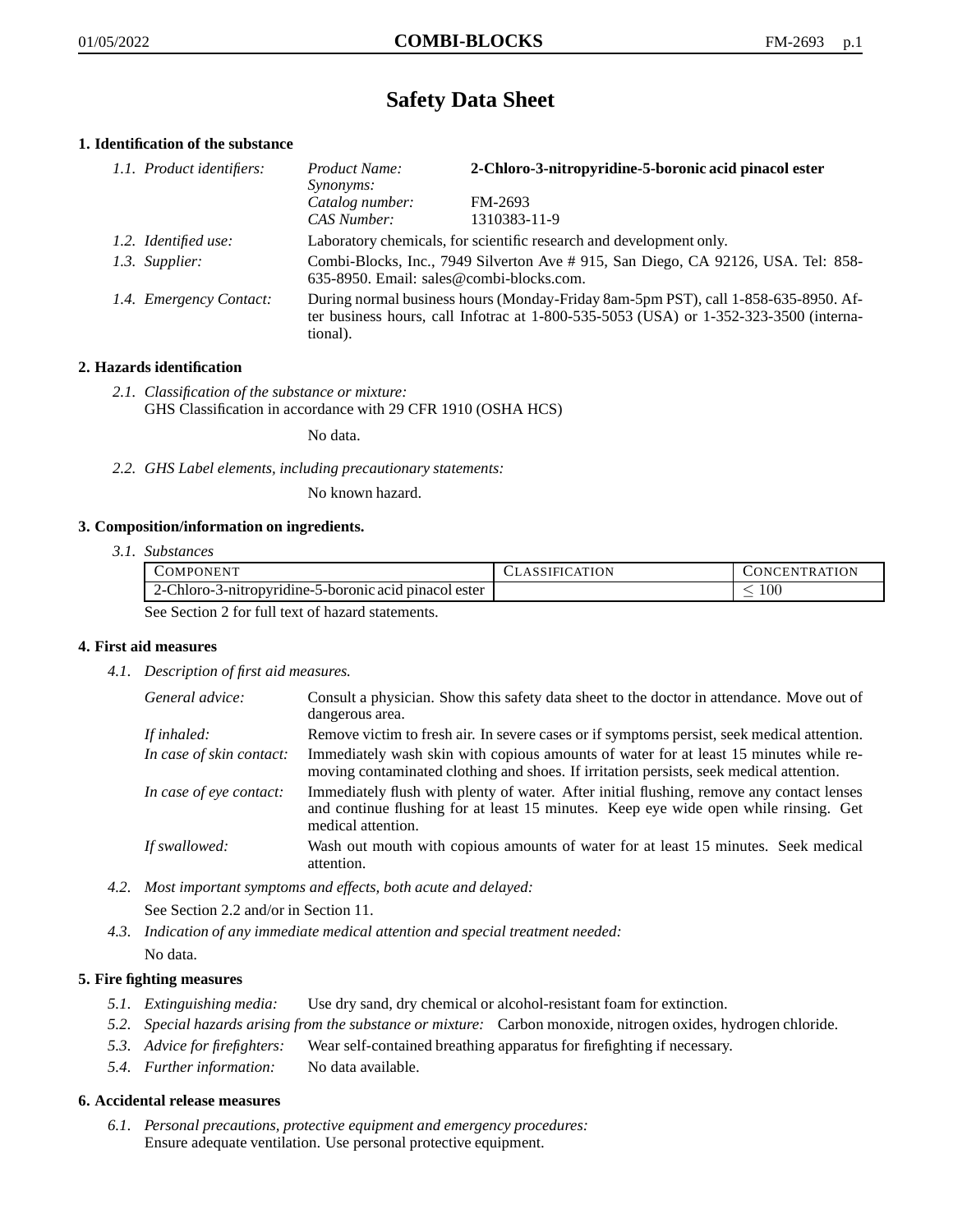- *6.2. Environmental precautions:* Should not be released into the environment. See Section 12 for additional ecological information.
- *6.3. Methods and materials for containment and cleaning up:* Sweep up or vacuum up spillage and collect in suitable container for disposal.
- *6.4. Reference to other sections:* Refer to protective measures listed in Sections 8 and 13.

## **7. Handling and storage**

- *7.1. Precautions for safe handling:* Avoid contact with skin and eyes. Avoid inhalation of vapour or mist. Keep away from sources of ignition - No smoking. Take measures to prevent the build up of electrostatic charge. For precautions see section 2.2.
- *7.2. Conditions for safe storage, including any incompatibilities:* Keep container tightly closed in a dry and well-ventilated place. Containers which are opened must be carefully resealed and kept upright to prevent leakage.
- *7.3. Specific end use(s):* Laboratory chemicals, for scientific research and development only.

## **8. Exposure Controls / Personal protection**

- *8.1. Control parameters:*
- *Components with workplace control parameters:* Contains no substances with occupational exposure limit values. *8.2. Exposure controls:*

*Appropriate engineering controls:* Ensure that eyewash stations and safety showers are close to the workstation location. Ensure adequate ventilation, especially in confined areas.

*Personal protective equipment:*

| Eye/face protection:    | Wear appropriate protective eyeglasses or chemical safety goggles as described by OSHA's<br>eye and face protection regulations in 29 CFR 1910.133 or European Standard EN166.                                                                                                                                         |
|-------------------------|------------------------------------------------------------------------------------------------------------------------------------------------------------------------------------------------------------------------------------------------------------------------------------------------------------------------|
| Skin protection:        | Handle with gloves. Gloves must be inspected prior to use. Use proper glove removal<br>technique (without touching glove's outer surface) to avoid skin contact with this product.<br>Dispose of contaminated gloves after use in accordance with applicable laws and good<br>laboratory practices. Wash and dry hands |
| <b>Body Protection:</b> | Complete suit protecting against chemicals, Flame retardant antistatic protective clothing.,<br>The type of protective equipment must be selected according to the concentration and<br>amount of the dangerous substance at the specific workplace.                                                                   |
| Respiratory protection: |                                                                                                                                                                                                                                                                                                                        |

Control of environmental exposure: Prevent further leakage or spillage if safe to do so. Do not let product enter drains.

#### **9. Physical and chemical properties**

*9.1. Information on basic physical and chemical properties*

| (a)               | Appearance:                                   | No data  |
|-------------------|-----------------------------------------------|----------|
| (b)               | Odour:                                        | No data  |
| (c)               | Odour Threshold:                              | No data  |
| (d)               | pH:                                           | No data  |
| (e)               | Melting point/freezing point:                 | No date. |
| (f)               | Initial boiling point and boiling range:      | No data  |
| (g)               | Flash point:                                  | No data  |
| (h)               | Evaporatoin rate:                             | No data  |
| (i)               | Flammability (solid, gas):                    | No data  |
| (j)               | Upper/lower flammability or explosive limits: | No data  |
| $\left( k\right)$ | Vapour pressure:                              | No data  |
| (1)               | Vapour density:                               | No data  |
| (m)               | Relative density:                             | No data  |
| (n)               | Water solubility:                             | No data  |
| $\circ$           | Partition coefficient: n-octanol/water:       | No data  |
| (p)               | Auto-ignition:                                | No data  |
| (q)               | Decomposition temperature:                    | No data  |
| (r)               | Viscosity:                                    | No data  |
| (s)               | Explosive properties:                         | No data  |
| (t)               | Oxidizing properties:                         | No data  |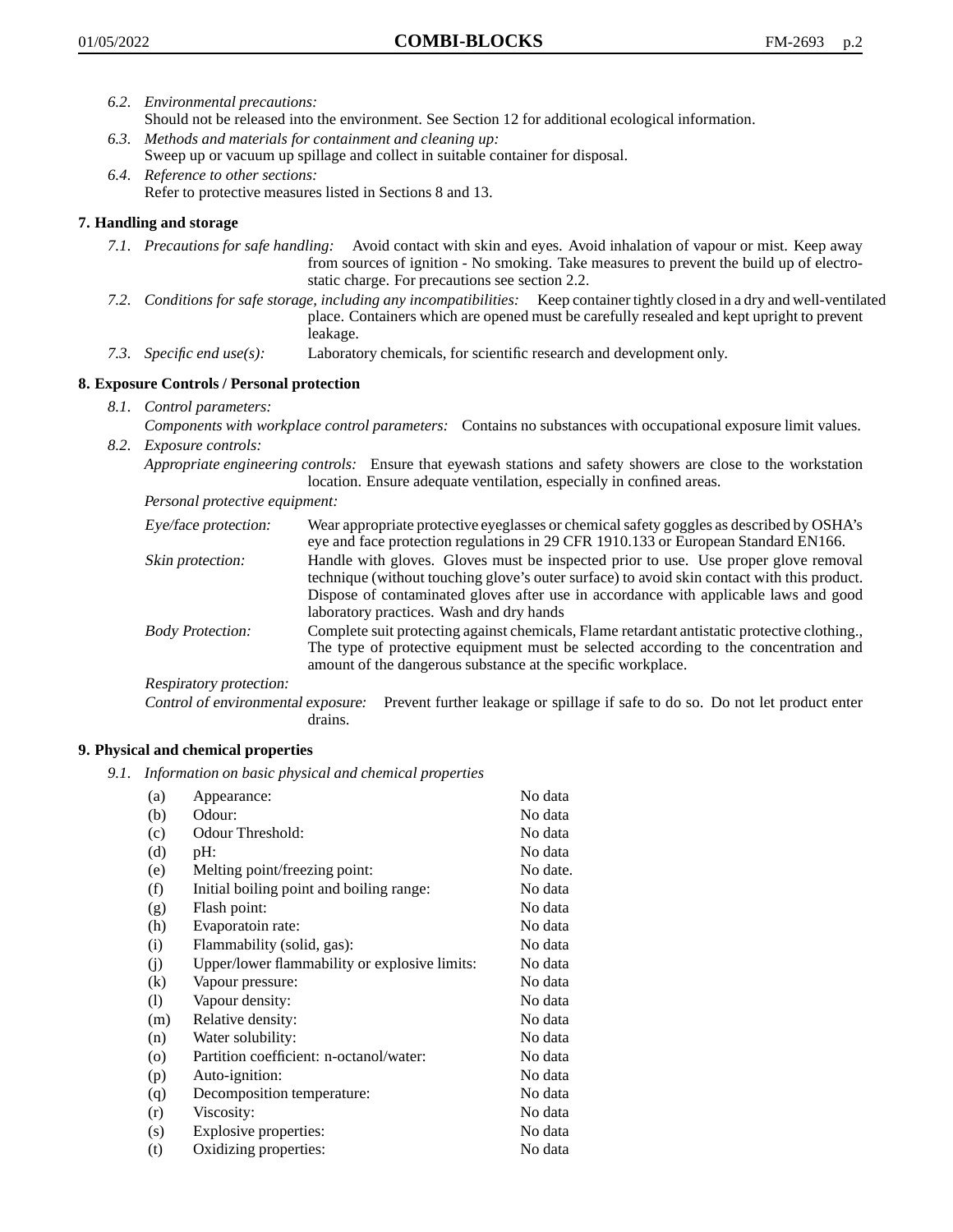*9.2. Other safety information:*

| Formula          | $C_{11}H_{14}BCIN_2O_4$ |
|------------------|-------------------------|
| Molecular weight | 284.5                   |
| CAS Number       | 1310383-11-9            |

### **10. Stability and reactivity**

- *10.1. Reactivity* No data
- *10.2. Chemical stability* Stable under recommended storage conditions.
- *10.3. Possibility of hazardous reactions* No data
- *10.4. Conditions to avoid*
- *10.5. Incompatible material* No data.
- *10.6. Hazardous decomposition products:*

Hazardous decomposition products formed under fire conditions: Carbon monoxide, nitrogen oxides, hydrogen chlo-

|                               | ride.          |
|-------------------------------|----------------|
| Other decomposition products: | No data        |
| In the event of fire:         | See Section 5. |

#### **11. Toxicological information**

*11.1 Information on toxicological effects*

| Acute toxicity:                                            | ٠                                                                                                                                               |
|------------------------------------------------------------|-------------------------------------------------------------------------------------------------------------------------------------------------|
| Skin irritation/corrosion:                                 | No data available.                                                                                                                              |
| Eye damage/irritation:                                     | No data available.                                                                                                                              |
| Respiratory or skin sensitization:                         | No data available.                                                                                                                              |
| Germ cell mutagenicity:                                    | No data available.                                                                                                                              |
| Carcinogenicity:                                           | No data available.                                                                                                                              |
| Reproductive toxicity:                                     | No data available.                                                                                                                              |
| Specific target organ system toxicity - single exposure:   | No data available.                                                                                                                              |
| Specific target organ system toxicity - repeated exposure: | No data available.                                                                                                                              |
| Aspiration hazard:                                         | No data available.                                                                                                                              |
| Additional information:                                    | To the best of our knowledge, the chemical, physical and toxicological proper-<br>ties of this substance have not been thoroughly investigated. |

#### **12. Ecological information**

| 12.1. Toxicity                                              | No data available. |
|-------------------------------------------------------------|--------------------|
| 12.2. Persistence and degradability                         | No data available. |
| 12.3. Bioaccumulative potential                             | No data available  |
| 12.4. Mobility in soil                                      | No data available  |
| 12.5. Results of PBT and vPvB assessment No data available. |                    |
| 12.6. Other adverse effects                                 | No data available. |

#### **13. Disposal Considerations**

*13.1. Waste treatment methods*

Product Arrange disposal as special waste, by licensed disposal company, in consultation with local waste disposal authority, in accordance with national and regional regulations. Contaminated packaging Dispose of as unused product.

#### **14. Transportation information**

*DOT (US), IMDG and IATA:*

No known hazard for air and ground transportation.

#### **15. Regulatory information**

No chemicals in this material are subject to the reporting requirements of SARA Title III, Section 302, or have known CAS numbers that exceed the threshold reporting levels established by SARA Title III, Section 313.